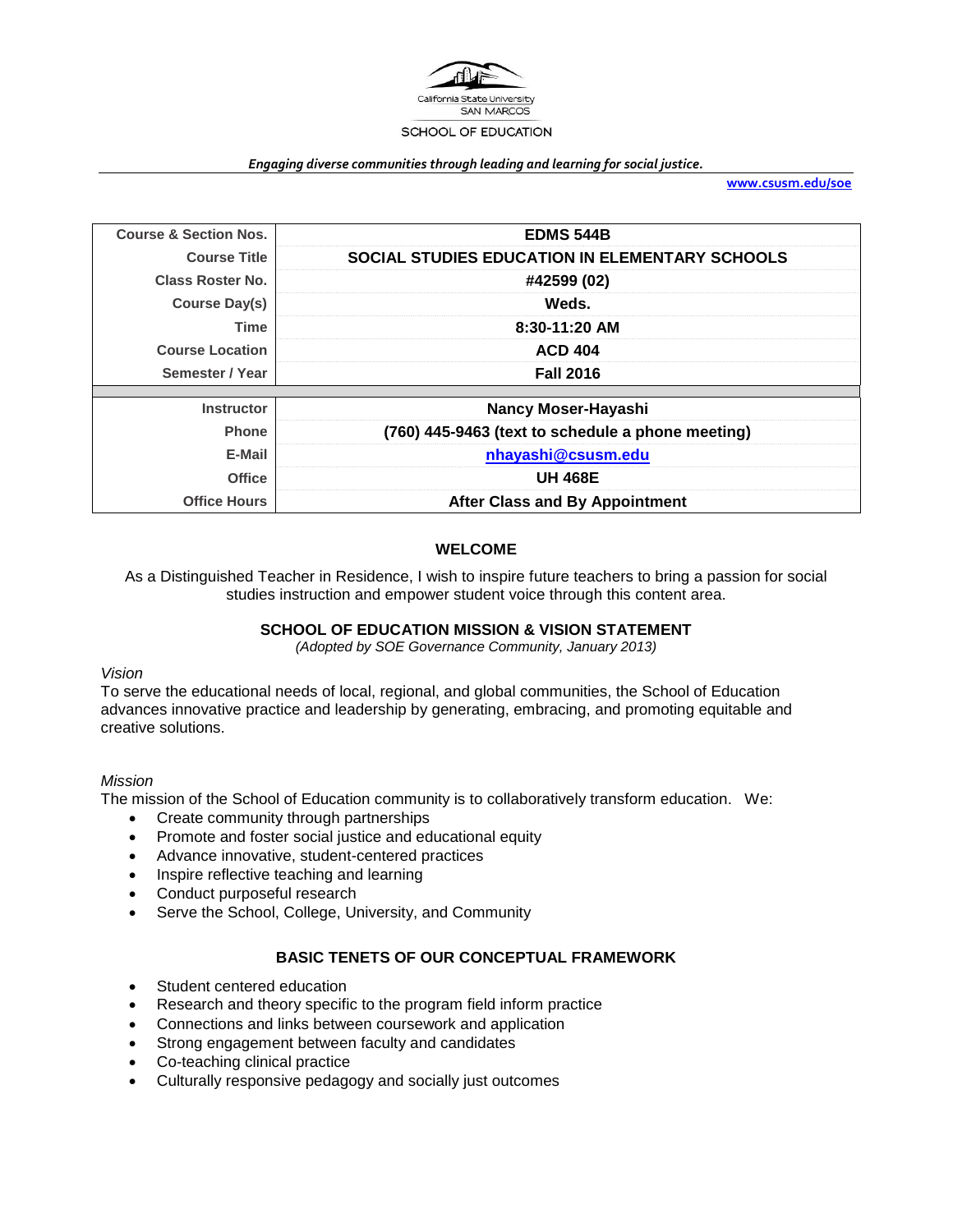## **COURSE DESCRIPTION**

Catalog: Focuses on curriculum development, methods, techniques, materials, planning, organization, and assessment in social studies. The integration of curricular areas is addressed. Methods of cross-cultural language and academic development will be integrated into the course. *Requires participation/ observation in the public schools.*

Wendling: This course will introduce prospective elementary school teachers to the theoretical concepts, instructional methods and materials used in social studies education to engage students in higher-level thinking through cognitive and affective involvement. The broad emphasis of this course will focus on curriculum development, methods, techniques, materials, planning, organization, and assessment in social studies. The integration of curricular areas is addressed. Methods of cross-cultural language and academic development will be integrated into the course. A secondary focus will be on the effective infusion of the arts (dance, music, fine arts, and drama) into the curriculum.

Social studies is perhaps **the** most important part of the school curriculum because it not only brings together basic tools (such as the 3 Rs) but it **utilizes them authentically**. In the social studies we wrestle with crucial questions: What kind of society do we want to have? What is a "good citizen"? What is fair? How can we create better ways of living together? Our role as educators is to help students develop responsible and thoughtful ways of thinking, believing and acting.

As your instructor, I am committed to modeling reflective and transparent teaching in order to assist you in successfully achieving the goals of this course.

#### **Course Prerequisites**

Completion of Semesters 1-3 of the Integrated Credential Program.

#### **Course Objectives and Learning Outcomes (CLOs)**

As a result of this course, you will be able to:

1) apply the California History/Social Science and Visual/Performing Arts Frameworks (Standards) -- with consideration of Common Core assessments -- to the classroom experience;

2) understand the value of incorporating primary source materials, the arts & visual literacy, and oral history methods into social studies instruction;

3) become aware of the multitude of community resources available to teachers and the ways in which these resources can be used to strengthen the social studies program;

4) design lessons / units that are grade level and developmentally appropriate, that utilize primary source materials, that infuse the arts as well as a multicultural/lingual perspective, and that address the needs of diverse learners;

5) design curricula that reflect a variety of instructional strategies and that develop children's higher-level thinking skills through active participation;

6) more deeply appreciate the social sciences, history and the arts as essential fields of study – and know how to make this content relevant to children's lives.

## **Credit Hour Policy Statement**

Students are expected to spend a minimum of two hours outside of the classroom each week for each unit of credit engaged in learning.

#### **Final Exam Statement**

There is no final exam for this course.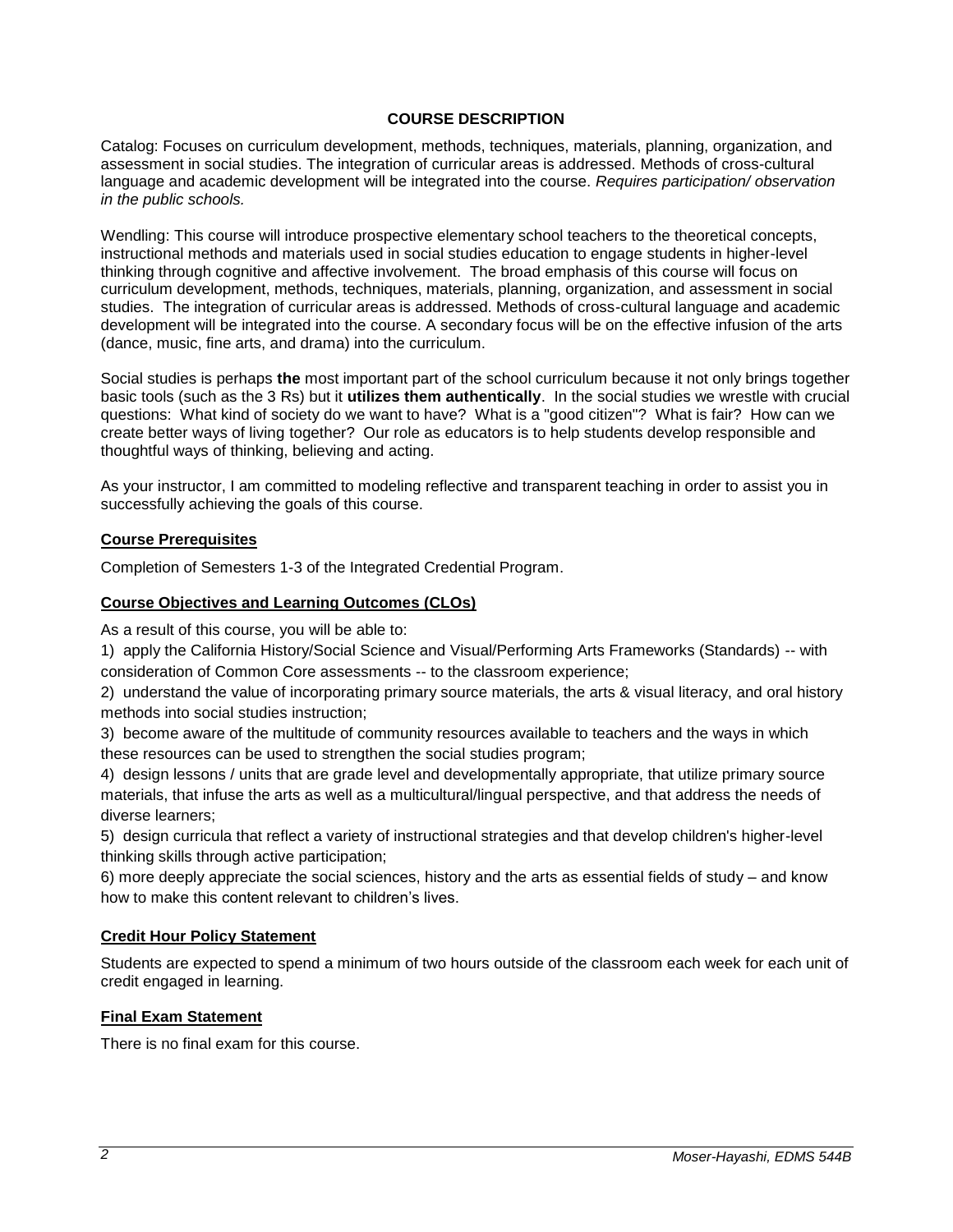## **REQUIRED TEXTS**

- Lee, John. (2008). Visualizing Elementary Social Studies Methods. John Wiley & Sons, Inc. ISBN: 978-0-471-72066-9 (available from our bookstore and online sellers)
- CSDE. (2005). History-Social Science Framework (for California Public Schools K-12). Sacramento, CA. Access online at: <http://www.cde.ca.gov/ci/cr/cf/documents/histsocsciframe.pdf>
- CSDE. (2004) Visual and Performing Arts Framework (for California Public Schools K-12) Sacramento, CA. Access online at:<http://www.cde.ca.gov/ci/cr/cf/documents/vpaframewrk.pdf>
- CSDE. (2013) California Common Core Standards: English Language Arts and Literacy in History/Social Studies, Science, and Technical Subjects (for California Public Schools K-12) Access online at<http://www.cde.ca.gov/re/cc/>

*Additional readings/handouts provided by the instructor will be required and available on Cougar Courses.*

## **COURSE LEARNING OUTCOMES**

## **Professionalism – Dispositions**

Because this course is part of an accredited program that leads to professional certification, students are expected to demonstrate behavior consistent with a professional career. Lack of professionalism in any of the following areas will alter the final grade:

1. Attend all class meetings. If you miss a class session, please notify the instructor in writing (email) as soon as possible. Absences do not change assignment due dates. See the Attendance Policy – page 5 - for this course.

2. Arrive on time just as you would at a school site. Late arrivals to and early departures from class will lower your final grade.

3. Prepare carefully for class. Be ready to discuss readings and assignments thoughtfully. All voices are valued in our classroom community. Please be sure we get to hear your thoughts on the topics we cover. This is important for your professionalism grade.

4. Complete assignments on time. Occasionally a student may be asked to revise an assignment. If so, the revised work must be submitted no later than one week after it was returned and may not be eligible for full credit. Absences do not change assignment due dates. If you are absent when an assignment is due, you may submit the work via email (except for *Social Studies in You*!) so that it is not counted late. I will confirm receipt of emailed assignments.

5. Interact professionally and collaborate responsibly with your colleagues and professor. Teacher education is a professional preparation program and students will be expected to adhere to standards of dependability, academic honesty and writing achievement. In short, please do your part to promote a healthy, happy, productive social environment.

#### **Authorization to Teach English Learners**

This credential program has been specifically designed to prepare teachers for the diversity of languages often encountered in California public school classrooms. The authorization to teach English learners is met through the infusion of content and experiences within the credential program, as well as additional coursework. Candidates successfully completing this program receive a credential with authorization to teach English learners. *(Approved by CCTC in SB 2042 Program Standards, August 02)*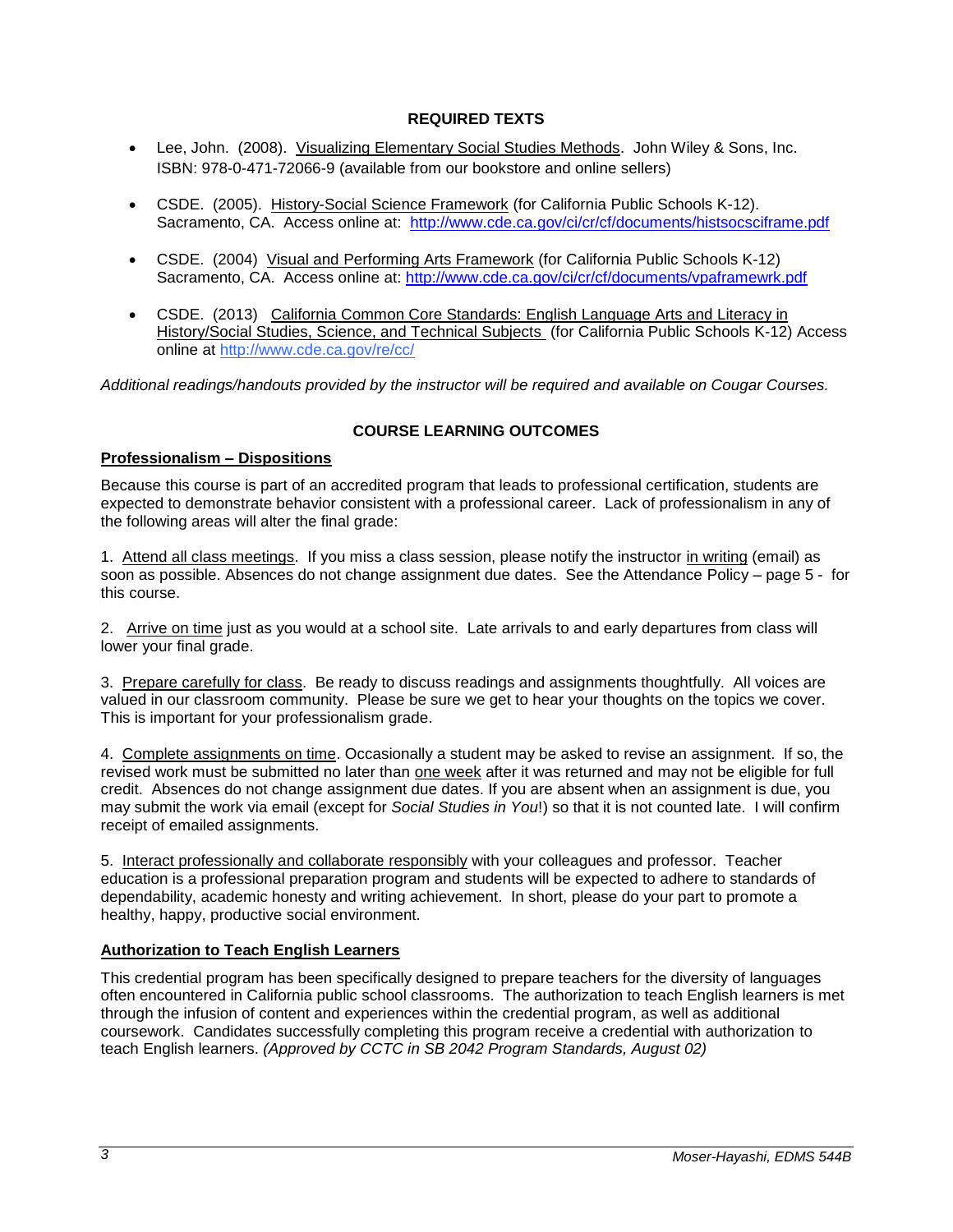## **Teacher Performance Expectation (TPE) Competencies**

The course objectives, assignments, and assessments have been aligned with the CTC standards for a Multiple Subject Credential. This course is designed to help teachers seeking a California teaching credential to develop the skills, knowledge, and attitudes necessary to assist schools and district in implementing effective programs for all students. The successful candidate will be able to merge theory and practice in order to realize a comprehensive and extensive educational program for all students. You will be required to formally address the following TPEs in this course: *TPA 1A – History/Social Science* as well as *TPE 11 – The Social Environment.*

### **Teacher Performance Assessment**

Beginning July 1, 2008 all California credential candidates must successfully complete a state-approved Teacher Performance Assessment (TPA), as part of the credential program of preparation. During the 2015- 16 academic year the CSUSM credential programs will use either the CalTPA (California Teacher Performance Assessment) or the edTPA (Educative Teacher Performance Assessment).

Check with your program coordinator to determine which assessment is used for your credential program.

## **CalTPA**

To assist with your successful completion of the CalTPA, a series of informational seminars are offered over the course of the program. TPA related questions and logistical concerns are to be addressed during the seminars. Your attendance to TPA seminars will greatly contribute to your success on the assessment. The CalTPA Candidate Handbook, TPA seminar schedule, and other TPA support materials may be found on the SOE website: <http://www.csusm.edu/education/CalTPA/ProgramMaterialsTPA.html>

#### **edTPA**

Beginning in fall 2015, for newly entering initial candidates, the CSUSM assessment system is the edTPA. To assist with your successful completion of the edTPA, a capstone class is part of your curriculum. In this class edTPA related questions and logistical concerns are addressed. Additional support materials are available on the edTPA website:

[http://www.edtpa.com/PageView.aspx?f=GEN\\_Candidates.html](http://www.edtpa.com/PageView.aspx?f=GEN_Candidates.html)

Additionally, to support your success in your credential program and with TPA, SOE classes use common pedagogical language, lesson plans (lesson designs), and unit plans (unit designs).

## **Expected Dispositions for the Education Profession**

Education is a profession that has, at its core, certain dispositional attributes that must be acquired and developed. Teaching and working with learners of all ages requires not only specific content knowledge and pedagogical skills, but positive attitudes about multiple dimensions of the profession. The School of Education has identified six dispositions that must be evident in teacher candidates: social justice and equity, collaboration, critical thinking, professional ethics, reflective teaching and learning, and life-long learning. These dispositions have observable actions that will be assessed throughout the preparation program. For each dispositional element, there are three levels of performance - *unacceptable*, *initial target*, and *advanced target*. The description and rubric for the three levels of performance offer measurable behaviors and examples.

The assessment is designed to provide candidates with ongoing feedback for their growth in professional dispositions and includes a self-assessment by the candidate. The dispositions and rubric are presented, explained and assessed in one or more designated courses in each program as well as in clinical practice. Based upon assessment feedback candidates will compose a reflection that becomes part of the candidate's Teaching Performance Expectation portfolio. Candidates are expected to meet the level of *initial target* during the program

In EDMS 544, teacher candidates will engage in active learning each class session, and will be expected to actively participate, collaborate, and demonstrate professionalism at all times. Ask yourself…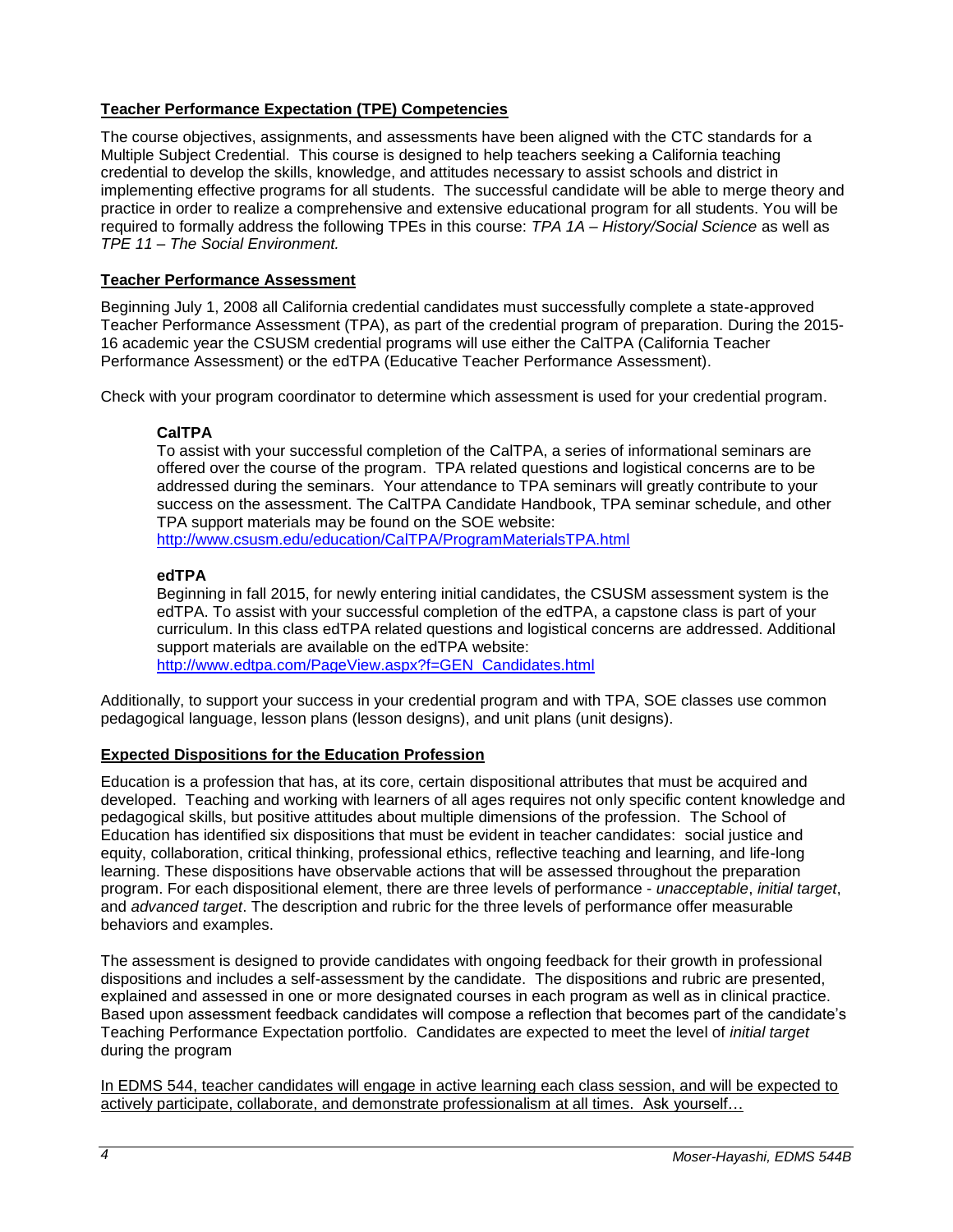- Do you participate in class discussions productively, sharing your knowledge and understandings?
- Do you interact productively with your peers, taking on a variety of roles (leader, follower, etc.)?
- Do you contribute appropriately to group work—do you "do your share"?
- Are you able to accept others' opinions? Are you supportive of others' ideas?
- Do you support your peers during their presentations?
- Can you monitor and adjust your participation to allow for others' ideas to be heard?
- Do you show a positive attitude and disposition towards teaching all students?
- Do you exhibit professional behavior at all times and display a "can do" attitude?

### **GENERAL CONSIDERATIONS**

#### **School of Education Attendance Policy**

Due to the dynamic and interactive nature of courses in the School of Education, all candidates (course participants) are expected to attend all classes and participate actively. At a minimum, candidates (course participants) must attend more than 80% of class time, or s/he may not receive a passing grade for the course at the discretion of the instructor. Individual instructors may adopt more stringent attendance requirements. Should the candidate (course participants) have extenuating circumstances, s/he should contact the instructor as soon as possible. *(Adopted by the COE Governance Community, December, 1997).*

**For this class,** candidates missing more than one class session cannot earn an A or A-. Candidates missing more than two class sessions cannot earn a B or B+. Candidates missing more than three classes cannot earn a C+. Arriving late or leaving early by more than 15 minutes counts as an absence. Please email your instructor if you will be absent. Keep in mind that notifying the instructor does not excuse you from submitting required work.

#### **Policy on Late/Missed Work**

Refer to #1 & #4 under "Professionalism – Dispositions" – page 4.

## **CSUSM Academic Honesty Policy**

Students will be expected to adhere to standards of academic honesty and integrity, as outlined in the Student Academic Honesty Policy. All assignments must be original work, clear and error-free. All ideas/material that are borrowed from other sources must have appropriate references to the original sources. Any quoted material should give credit to the source and be punctuated accordingly.

Academic Honesty and Integrity: Students are responsible for honest completion and representation of their work. Your course catalog details the ethical standards and penalties for infractions. There will be zero tolerance for infractions. If you believe there has been an infraction by someone in the class, please bring it to the instructor's attention. The instructor reserves the right to discipline any student for academic dishonesty, in accordance with the general rules and regulations of the university. Disciplinary action may include the lowering of grades and/or the assignment of a failing grade for an exam, assignment, or the class as a whole.

Incidents of Academic Dishonesty will be reported to the Dean of Students. Sanctions at the University level may include suspension or expulsion from the University.

Refer to the full Academic Honesty Policy at: [http://www.csusm.edu/policies/active/documents/Academic\\_Honesty\\_Policy.html](http://www.csusm.edu/policies/active/documents/Academic_Honesty_Policy.html)

#### **Plagiarism**

As an educator, it is expected that each candidate (course participant) will do his/her own work, and contribute equally to group projects and processes. Plagiarism or cheating is unacceptable under any circumstances. If you are in doubt about whether your work is paraphrased or plagiarized see the Plagiarism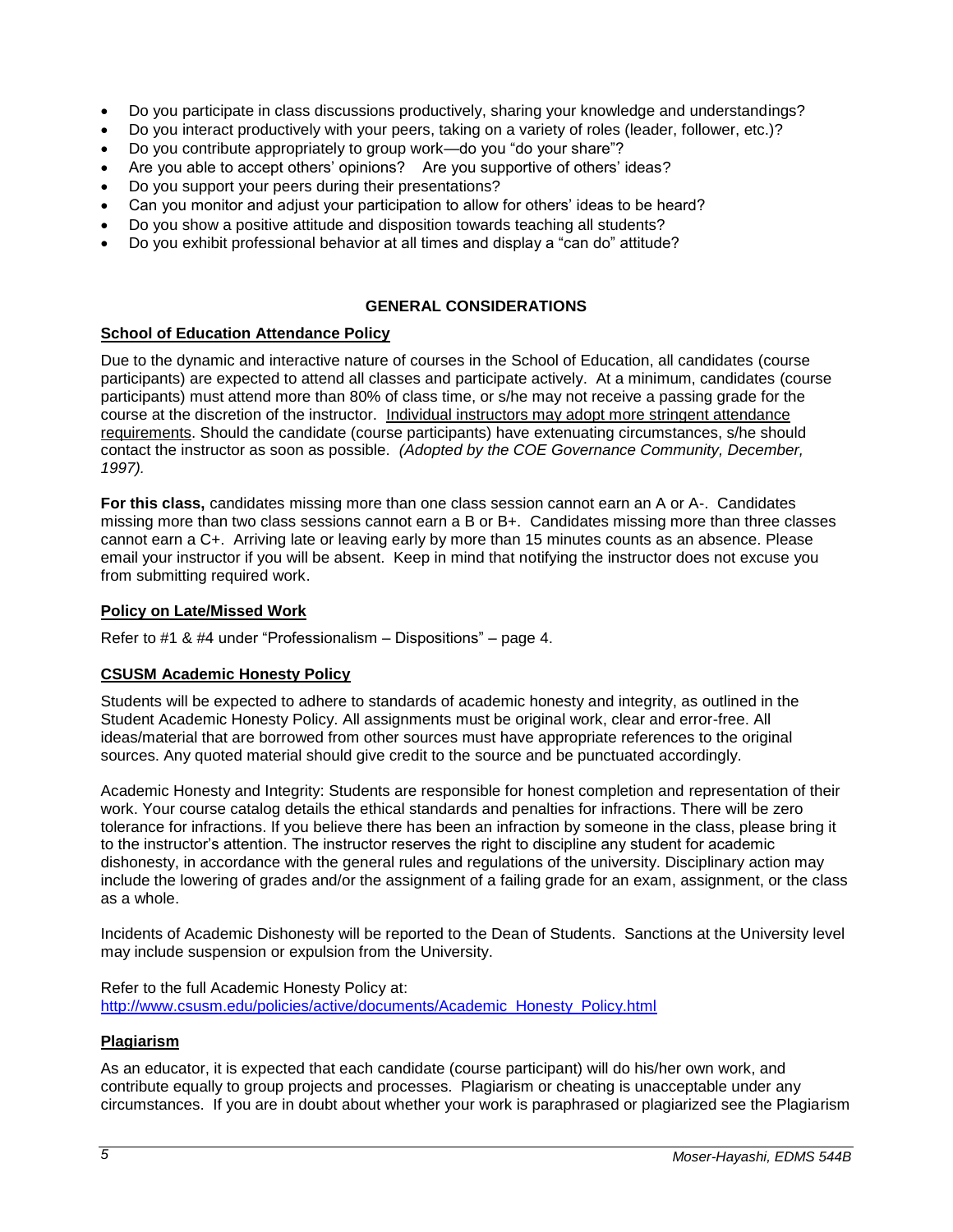Prevention for Students website [http://library.csusm.edu/plagiarism/index.html.](http://library.csusm.edu/plagiarism/index.html) If there are questions about academic honesty, please consult the University catalog.

## **Students with Disabilities Requiring Reasonable Accommodations**

Students with disabilities who require reasonable accommodations must be approved for services by providing appropriate and recent documentation to the Office of Disabled Student Services (DSS). This office is located in Craven Hall 4300, and can be contacted by phone at (760) 750-4905, or TTY (760) 750- 4909. Students authorized by DSS to receive reasonable accommodations should meet with their instructor during office hours or, in order to ensure confidentiality, in a more private setting.

## **All University Writing Requirement**

A writing requirement of 2500 words is required in all CSUSM courses. You will achieve a significant writing experience in EDMS 544 through the following assignments: weekly reading journal responses, literature connection lesson plan, field trip project, oral history project, and various in-class writing prompts.

## **Electronic Communication Protocol**

Electronic correspondence is a part of your professional interactions. If you need to contact the instructor, email is often the easiest way to do so. It is my intention to respond to all received e-mails in a timely manner. Please be reminded that e-mail and on-line discussions are a very specific form of communication, with their own nuances and etiquette. For instance, electronic messages sent in all upper case (or lower case) letters, major typos, or slang, often communicate more than the sender originally intended. With that said, please be mindful of all e-mail and on-line discussion messages you send to your colleagues, to faculty members in the School of Education, or to persons within the greater educational community. All electronic messages should be crafted with professionalism and care.

Things to consider:

- Would I say in person what this electronic message specifically says?
- How could this message be misconstrued?
- Does this message represent my highest self?
- Am I sending this electronic message to avoid a face-to-face conversation?

In addition, if there is ever a concern with an electronic message sent to you, please talk with the author in person in order to correct any confusion.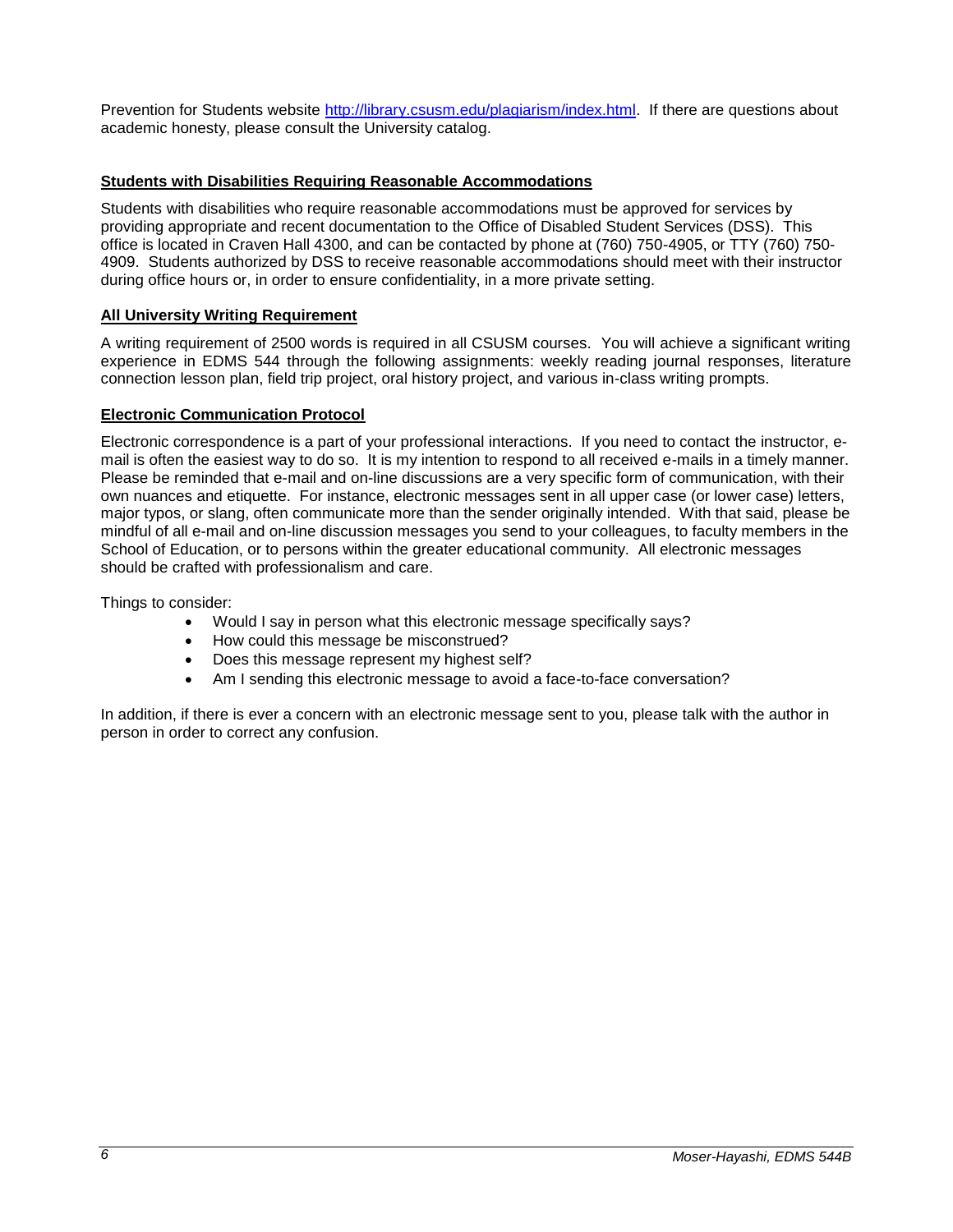## **COURSE REQUIREMENTS AND GRADED COURSE COMPONENTS**

**Reading Response Journals & Discussion Board** (CLOs #1,2,3,4,5,6) *30 points*

The assigned readings provide an important foundation for your increasing understanding of how to effectively teach social studies and infuse the arts. To aid you in remembering the readings, and assist you with meaningful class participation, you are asked to respond to each reading assignment by completing our log on the weekly discussion board (by Friday) and responding to 3 other classmates. (by Sunday)

Please structure each entry with:

- (1) your name
- (2) reading identification (Chapter 8, for example),
- (3) key points from the reading, include page #
- (4) a paragraph following that connects the reading to your perspectives/experience (double-spaced),
- (5) one question the reading prompts you to ask.

Chapter 14 shall be a show and tell technology resources for SS instruction. Three points will be deducted for each missing journal.

## *Finding the Social Studies in You!* (CLOs #2,6) *1 bonus point!*

Have you ever tried to explain who you are through six social studies disciplines? For this (required) assignment, you will reintroduce yourself to our class by sharing stories and material culture from your life that relate to six of our eight disciplines.

You may use photographs, drawings, objects, collections, your imagination, etc. Your in-class presentation will model a way to verbally and visually engage your students -- and will demonstrate your understanding of the disciplines you select. Aim to present for 5 minutes.

#### **The following three assignments will link together to support a social studies unit plan centered around a Big Idea for your selected grade level (K-6)…**

*Literature Connection – Lesson Plan… a partner assignment* (CLOs #1,2,4,5,6) *20 points*

A wealth of children's literature exists that strongly supports the state standards for teaching social studies. For this assignment you and your partners will select *one book* appropriate for the grade level unit you are developing. You will then dramatically present your book and explain how it can be used to advance children's thinking about key social studies concepts and the arts. You will create a handout for your colleagues and design a lesson that incorporates your book.

## *Community Resource / Field Trip Project… a partner assignment* (CLOs #1,2,3,5,6) *20 points*

In this assignment you and your Literature Connection partners will explore and share information about a field trip site in San Diego or Riverside County. By designing a variety of pre, during, and post-trip lessons, as well as higher level thinking questions and assessments, you will be able to plan an educational (rather than purely recreational) field trip.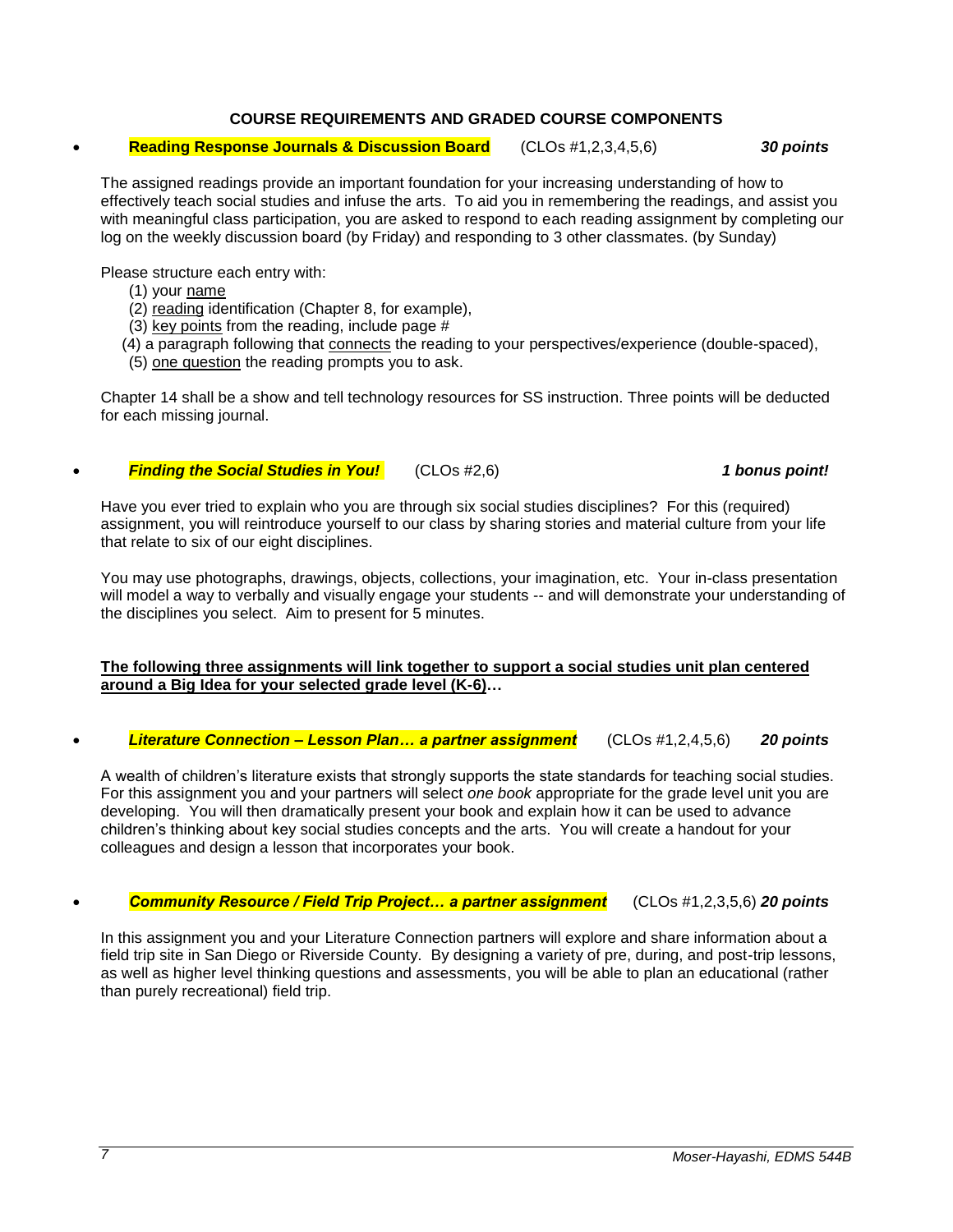#### *Oral History Project … an individual assignment* (CLOs #1,2,3,4,5,6) *20 points*

Collecting oral histories is an exciting way to help children understand that "history" is found all around us and is being continually created. In this project, you will conduct an oral history interview of a person about a topic that relates to your social studies unit.

To support your interview and demonstrate the power of visual literacy and material culture, you will bring to class on the designated day a primary source object (artifact, document, photographs, etc.) of significance to the person/topic of the interview. We will then create a "classroom museum."

*Mock Interview* (CLOs #1,2,3,4,5,6) *10 points*

Imagine you are at a job interview and were just asked: "How will you teach social studies in your classroom?" Knowing how to teach and structure learning in social studies, and then being able to express your understanding, can be two different abilities. In order to help you eloquently articulate the knowledge you gained through this course (and thereby increase your chances of getting hired!), as well as enhance your educational philosophy, you will participate in a mock interview during our last class. Preparing for the interview will also serve to reinforce the breath of knowledge you've gained in EDMS 544—in history, geography, economics, political science, anthropology, religion, sociology, psychology…plus instructional strategies, standards and assessments.

| <b>ASSIGNMENT</b>                   | <b>POINTS</b> |
|-------------------------------------|---------------|
| Professionalism/Reading Journals    | 30 points     |
| Social Studies in You!              | 1 bonus point |
| Literature Connection - Lesson Plan | 20 points     |
| <b>Community Field Trip</b>         | 20 points     |
| <b>Oral History Project</b>         | 20 points     |
| Mock Interview                      | 10 points     |
|                                     |               |

**TOTAL**: 100 points **(There is no final exam for this course.)**

## **Grading Scale**

Grades will be determined by the total number of points earned (100 points possible):

| $A = 94-100$ $A = 91-93$ |                           | $B+ = 88-90$ | B- = 81-84  | $B = 85 - 87$ |
|--------------------------|---------------------------|--------------|-------------|---------------|
|                          | $C_+ = 78-80$ $C = 74-77$ | $C = 71-73$  | $D = 60-70$ | $F = 0.59$    |

Remember! You must maintain a B average (3.0 GPA) in your teacher education courses to receive a teaching credential from the State of California.

## **Exemplary "A" Teacher Candidates (you!)**

1. Demonstrate serious commitment to their learning, making full use of the learning opportunities available and searching out the implications of their learning for future use.

2. Complete all assignments thoroughly, thoughtfully and timely.

3. Make insightful connections between assignments and their developing overall understanding of social studies concepts; continually question and examine assumptions in a genuine spirit of inquiry.

4. Show high level achievement of course goals.

5. Display a "can do" attitude, give 100%, and work to help others learn too.